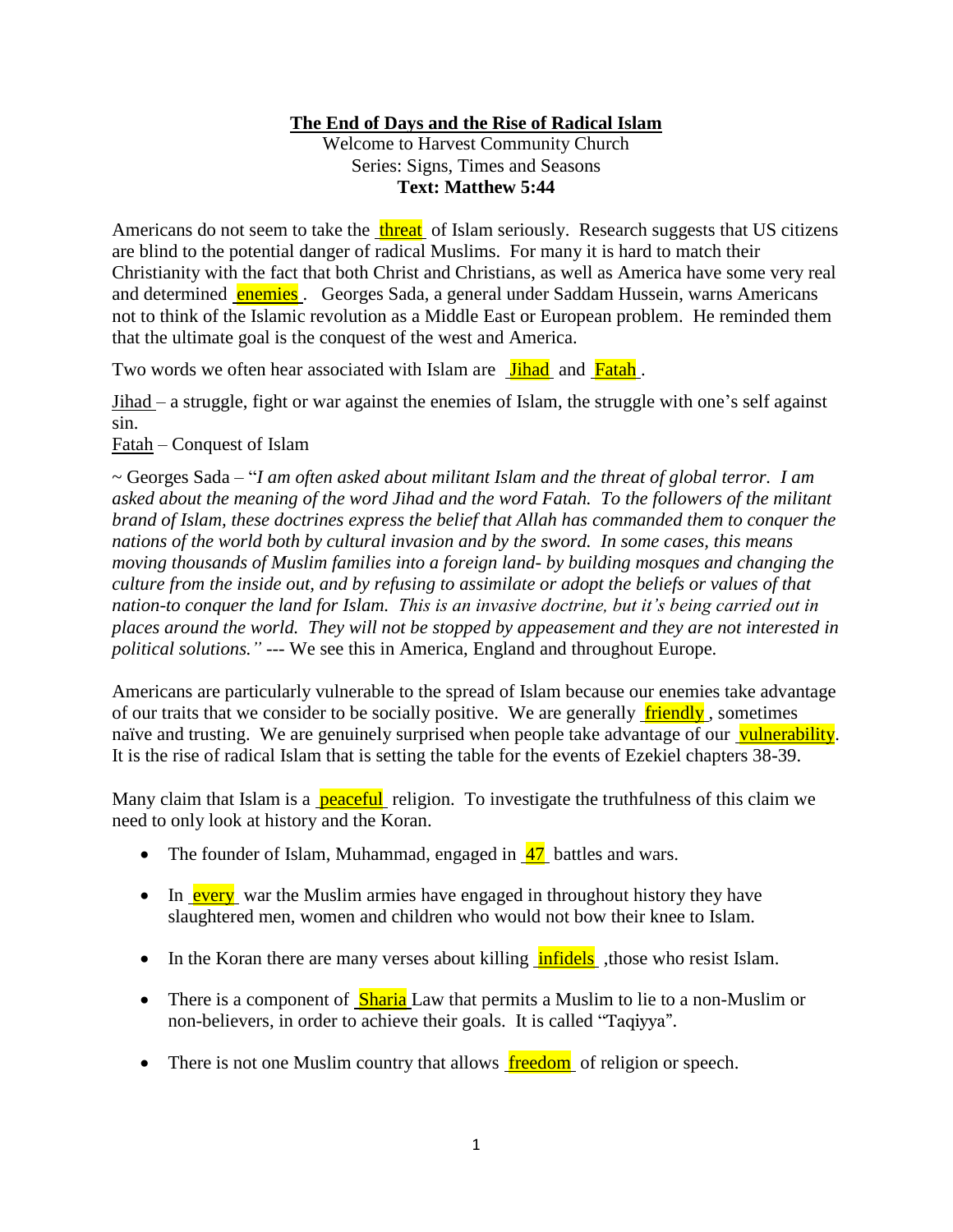#### History of Islam

- $\triangleright$  Islam literally means submission. A Muslim is one who submits to god.
- $\triangleright$  There are 1.8 billion Muslims in the world with  $3.45$  million in the United States.
- $\triangleright$  The Founder of Islam is **Muhammad** who was born in Mecca (Saudi Arabia) in AD 570. At the age of 26 he married a four-time divorced, forty-year-old caravan owner. They had six children.
- When Muhammad was forty years old meditating in cave he received "messages" from god and used those to form the verses of the **Qur'an** which Muslims regard as the divine word of god.
- $\triangleright$  In the seventh century in Arabia the people worshiped  $\frac{360}{100}$  gods. One was the moon god Allah. As Muhammad promoted his new religion, he declared Allah the one true god.
- $\triangleright$  When Muhammad died, the Islamic community became divided into two sects, the Shi'ites and Sunni. The Sunni now compromise about 90% of the Islamic world. The Shi'ites and their leaders have authority that is equal to the Qur'an.
- $\triangleright$  The Shi'ites believe that the Twelfth Imam went into concealment hundreds of years ago until he returns as the Mahdi .... or the Muslim Messiah. (Remember that the Antichrist will unite Christians, Jews and Muslims – He will meet the criteria of the Messiah found in both the Koran and the Old Testament)
- Muhammad's successor Abu Bakr waged holy wars that spread Islam from Northern Spain to India and threatened Christian Europe. Christians resisted and drove the Islamic invaders back to the Middle East.
- $\triangleright$  The hatred that the Muslims have for the Jews is well documented throughout history and goes all the way back to Sarah and Hagar in the Bible. Many Christians fail to understand what most Muslims do --- this is a predominantly spiritual battle.
- $\triangleright$  There is not a single predominantly Muslim nation on earth where Christians and Jews are not **persecuted**.

### There are two major hopes of Islam:

1) Islam hopes to  $\frac{rule}{rule}{0.6cm}$  the world.

The resurgence of militant Islam drove America to fight two wars in Muslim countries. It disrupted our alliance with Europe and caused the largest reorganization of America's government in 50 years in the creation of the Department of Homeland Security.

It is easy to resist the effects of jihad when it comes to terrorism because we have something to shoot at.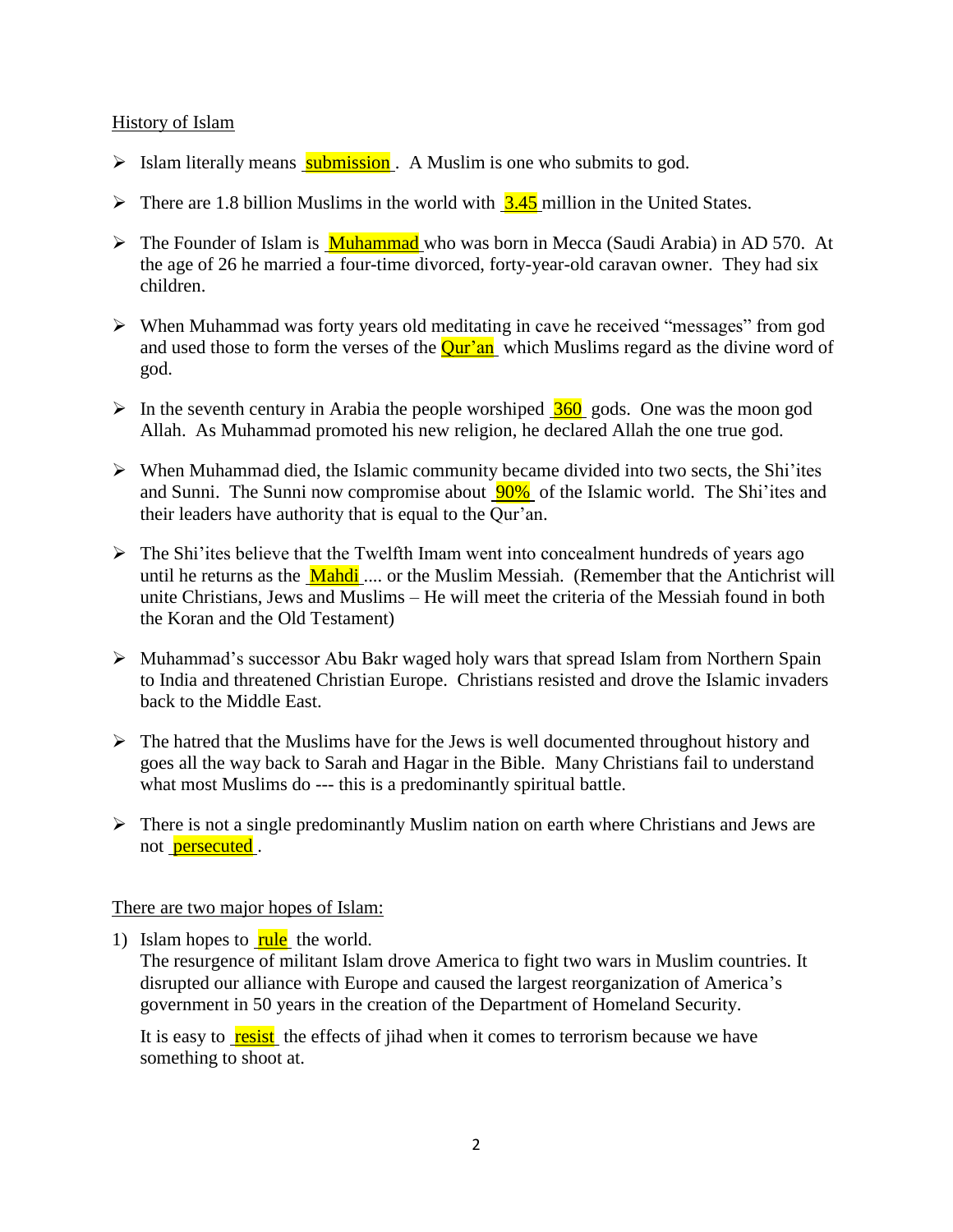We have trouble seeing the more **subtle** strategy of Fatah. This is **infiltration** or moving into a country with numbers large enough to insert the influence of Islam. When military invasion will not succeed, the slow, systematic, unrelenting methods of Fatah are conquering entire nations. We see this happening in France and in England. Some are predicting that by 2040 the Islamification of France will happen and by then 80% of the nation will be Muslim.

In England Muslims are advancing their goal of dominance by taking advantage of the British policy of pluralistic tolerance. Many believe that because of the growing Islamic population Britain must be accommodating and incorporate sharia law into British law. The term they use is **constructive** accommodation.

Sharia includes the idea of "honor" killings in cases of suspected immorality, the idea of women being clothed from head to toe and not being permitted to drive.

2) Islam hopes to return their " messiah". In Shi'ite teaching the "promised one" is known as the twelfth Imam. In Sunni teaching he is known as the Al-Mahdi.

Shi'a Islam believes that the Twelfth Imam can appear only during a time of world chaos. This is why they are actively pursuing nuclear weapons in Iran. Radical Islamic leaders hope to create the chaos necessary to make him appear. Many of the Biblical prophecies concerning the end times will be brought about by the beliefs and actions of radical Islam.

### Three things Christians need to understand about Islam

 $\triangleleft$  Allah is not another name for the God of the Bible. Many are promoting this idea so that Christians and Muslims will develop harmony together. Allah is the name of the Arab moon god whose co-equal was a sun-goddess. They were counter parts to Baal and Asherah.

 $\sim$  The God of the Bible is knowable. According to the Our'an, Allah is so exalted he cannot be known.

 $\sim$  The God of the Bible is a **personal** being with intellect, emotion and will. Muslim theology tells us that Allah is not to be understood as a person.

 $\sim$ The God of the Bible is one God in three persons (the trinity). The Qur'an denies the trinity and views it as heresy.

 $\sim$  The God of the Bible is a God of love. Allah does not have emotional feelings towards humanity.

 $\sim$  The God of the Bible is a God of  $\frac{\text{grace}}{\text{grace}}$ . According to the Qur'an there is not a Savior.